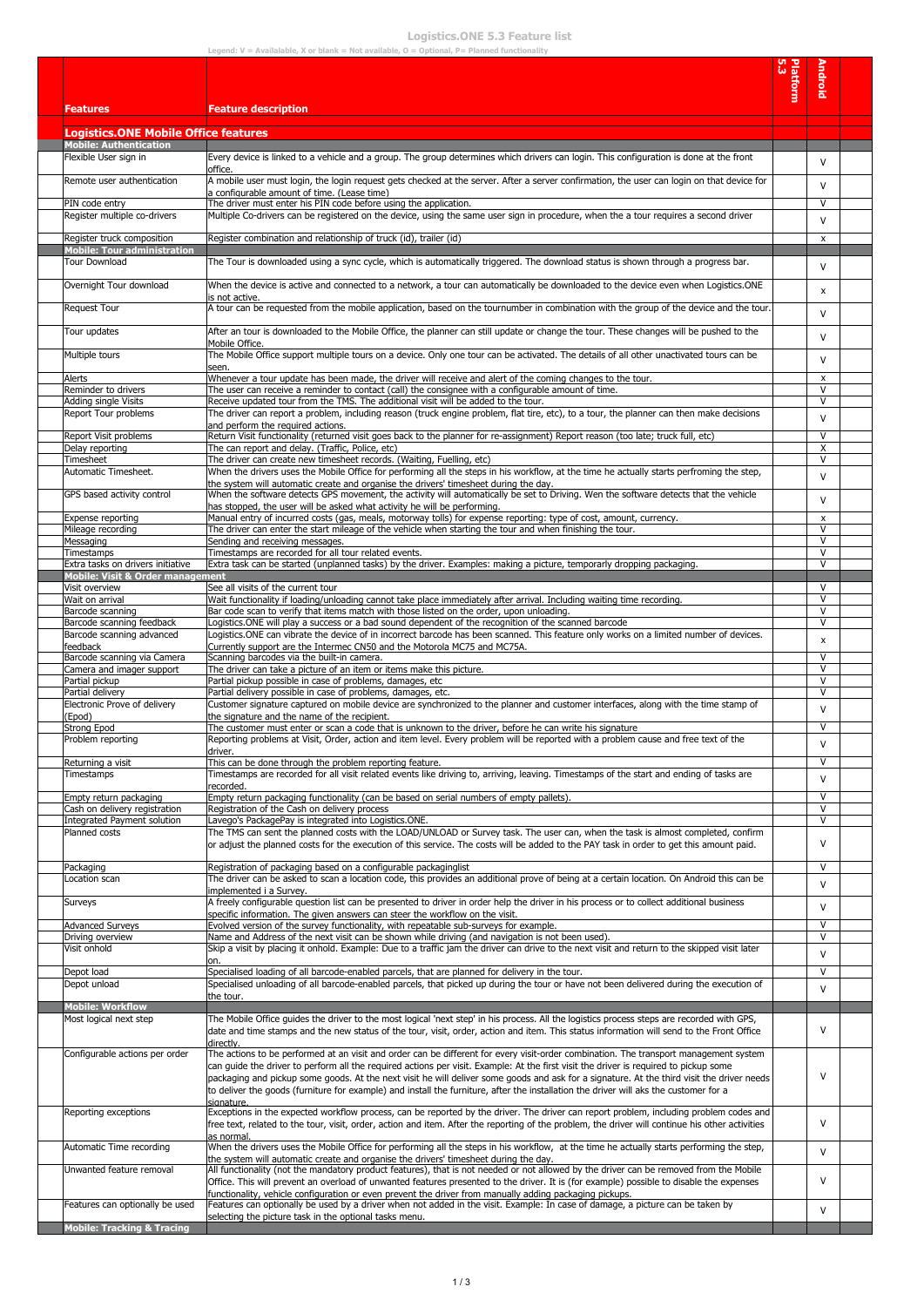## **Logistics.ONE 5.3 Feature list**

|                                                                      | Legend: $V =$ Availalable, X or blank = Not available, $O =$ Optional, P= Planned functionality                                                                                                                                                                                  |                  |                   |  |
|----------------------------------------------------------------------|----------------------------------------------------------------------------------------------------------------------------------------------------------------------------------------------------------------------------------------------------------------------------------|------------------|-------------------|--|
|                                                                      |                                                                                                                                                                                                                                                                                  |                  |                   |  |
|                                                                      |                                                                                                                                                                                                                                                                                  | <b>Platform</b>  | Android           |  |
|                                                                      |                                                                                                                                                                                                                                                                                  |                  |                   |  |
| <b>Features</b>                                                      | <b>Feature description</b>                                                                                                                                                                                                                                                       |                  |                   |  |
| Tracking of packages                                                 | All package, order and visit related actions are linked with a date-timestamp and GPS coordinates. This will allow the Transport                                                                                                                                                 |                  |                   |  |
|                                                                      | Management System to see exactly what action happened at what time and location.                                                                                                                                                                                                 |                  | $\mathsf{V}$      |  |
| Tracing of tours                                                     | During the execution of the tour, GPS coordinates are recorded at a regular interval. This will create opportunity for the Transport                                                                                                                                             |                  | $\mathsf{V}$      |  |
|                                                                      | Management System to overlay the planned route with the actual route. This can lead into tour optimisations.                                                                                                                                                                     |                  |                   |  |
| Online Tracing of vehicles and                                       | The mobile device can send his last know GPS position when an IP connection to the Logistics.ONE server is available.                                                                                                                                                            |                  | $\mathsf{V}$      |  |
| PDA's<br>Tracing vehicles                                            | Garanteed GPS tracelog even when the mobile network connection is not working. The storing frequency and sending frequency can be                                                                                                                                                |                  |                   |  |
|                                                                      | configured.                                                                                                                                                                                                                                                                      |                  | P                 |  |
| Tracing vehicles including Canbus                                    | Canbus tracelog even when the mobile network connection is not working. The storing frequency and sending frequency can be                                                                                                                                                       |                  |                   |  |
|                                                                      | configured.                                                                                                                                                                                                                                                                      |                  | x                 |  |
| <b>Mobile: Navigation</b>                                            |                                                                                                                                                                                                                                                                                  |                  |                   |  |
| Basic navigation                                                     | The Logistics.ONE Mobile Office can start a third party navigation tool that provide driving guidence from the vehicles current location<br>the to next visit in the tour. Logistics.ONE provides an interface to various Navigation applications.The Navigation software is not |                  | 0                 |  |
|                                                                      | included in the Logistics.ONE software package.                                                                                                                                                                                                                                  |                  |                   |  |
| Advanced logistics navigation                                        | For more advanced logistics navigation, we have an interface to PTV Fleet Navigator and Truck Navigator and Sygic Truck. Sygic Truck                                                                                                                                             |                  |                   |  |
|                                                                      | and PTV Truck Navigator are capable of taking special ADR routes and bridge heigths into account. Navigation software is not included                                                                                                                                            |                  | 0                 |  |
|                                                                      | in the Logistics.ONE software package.                                                                                                                                                                                                                                           |                  |                   |  |
| Fast Navigation start                                                | Logistics.ONE can manage the Navigation applications in the background, this will minimize the Navigation startup time. Remark: this                                                                                                                                             |                  | x                 |  |
| <b>Mobile: Languages</b>                                             | functionality is depended on the amount of free memory available on the device.                                                                                                                                                                                                  |                  |                   |  |
| Language selection at startup                                        | Every driver signing in onto the mobile office can choose his preferred language. The application will automatically switch to the selected                                                                                                                                      |                  |                   |  |
|                                                                      | language. Available languages: English, German, Dutch, French                                                                                                                                                                                                                    |                  | $\mathsf{V}$      |  |
| Remember selected language                                           | After selecting an language, the device will remember this language as the default language, until the deliver manually sets another                                                                                                                                             |                  | $\mathsf{V}$      |  |
| Language selection for Co-driver                                     | language                                                                                                                                                                                                                                                                         |                  |                   |  |
|                                                                      | Every driver signing in onto the mobile office can choose his preferred language. The application will automatically switch to the selected<br>language. Available languages: English, German, Dutch, French                                                                     |                  | x                 |  |
| <b>Mobile: User interface</b>                                        |                                                                                                                                                                                                                                                                                  |                  |                   |  |
| Configurable screen elements                                         | Icons, Menus, buttons, headers, panels and fonts colors are configurable. Based on centralised settings.                                                                                                                                                                         |                  | V                 |  |
| Big buttons                                                          | Big buttons on the screen will make it easy for the driver to quide him through the application.                                                                                                                                                                                 |                  | V                 |  |
| Full screen software keyboard                                        | Big button software keyboard automatically displaying the alpha or numerical version dependent on the required input type.                                                                                                                                                       |                  | x<br>$\mathsf{V}$ |  |
| Straight Navigation logic<br>Process driven                          | The navigation logic of the Mobile application is straight forward. The application has a very low learning curve.<br>The application is process driven, this means that the application will guide the driver through the right steps in the logistics process.                 |                  |                   |  |
|                                                                      |                                                                                                                                                                                                                                                                                  |                  | $\mathsf{V}$      |  |
| Quarter VGA screen                                                   | Quarter VGA screen size for the smallest devices running Windows Mobile                                                                                                                                                                                                          |                  | $\mathsf{V}$      |  |
| Full VGA screen                                                      | Full VGA screen size for a sharper screen.                                                                                                                                                                                                                                       |                  | $\vee$            |  |
| Landscape formfactor                                                 | Show the screen in landscape mode                                                                                                                                                                                                                                                |                  | V                 |  |
| Live automatic screen orientation                                    | The application will show the most appropriate screen layout (landscape, portrait) based on the device orientation.                                                                                                                                                              |                  | $\mathsf{V}$      |  |
| Kioskmode                                                            | The application runs full screen, preventing the user going back to the OS. On Android this can be achieved by a third party Launcher                                                                                                                                            |                  | $\circ$           |  |
|                                                                      | application.                                                                                                                                                                                                                                                                     |                  |                   |  |
| <b>Logistics.ONE Front Office features</b>                           |                                                                                                                                                                                                                                                                                  |                  |                   |  |
| <b>Front Office: Tour monitoring</b>                                 |                                                                                                                                                                                                                                                                                  |                  |                   |  |
| Flexible tour monitor                                                | The tour monitor is equipped with configurable filters. This configuration allows the planner to create standard filters that will give him<br>the tours that are important for monitoring.                                                                                      | $\mathsf{V}$     |                   |  |
| Delivery status                                                      | Graphical display of the delivery status overtime, according to the percentage of open and completed deliveries                                                                                                                                                                  | $\mathsf{V}$     |                   |  |
| Tour history                                                         | The tour history can be seen by creating a filter using the configurable filter functionality.                                                                                                                                                                                   | $\vee$           |                   |  |
| Location / Visit details                                             | All the details of the tour can be seen, including all visits, Name of consignee, address, house number, postal code, city, country,                                                                                                                                             | $\mathsf{V}$     |                   |  |
|                                                                      | signature, visit type (load / unload), orders within the visit, visit status, planned times, actual times etc.                                                                                                                                                                   | V                |                   |  |
| Order and items details<br>Customer web portal view                  | All the order and item details can be seen; product description, item quantity, item units, status, etc<br>The planner can get access to the same functionality as the customers can by using the customer webportal. The planner does not have                                  |                  |                   |  |
|                                                                      | to sign in as a customer.                                                                                                                                                                                                                                                        | $\vee$           |                   |  |
| Actitivities overview                                                | Activities overview of each tour, as created on the Mobile Office during the execution of the tour.                                                                                                                                                                              | $\vee$           |                   |  |
| <b>Expenses overview</b>                                             | Expenses overview of the tour, as entered on the Mobile Office by the driver; Amount, currently, type of expense (gas, toll, cleaning,                                                                                                                                           | V                |                   |  |
| Basic Tracking of your vehicles                                      | etc)<br>The current positions of the vehicles can easily be tracked by installing Google earth on the planners computer. When you already have                                                                                                                                   |                  |                   |  |
|                                                                      | an other mapping solution in house, Logistics.ONE can deliver the the GPS information via a flexible requestable interface.                                                                                                                                                      | $\vee$           |                   |  |
|                                                                      |                                                                                                                                                                                                                                                                                  |                  |                   |  |
| Advanced Tracking of your                                            | When the basic version of the tracking and map solution is not sufficient, we offer a separate solution, only available in a 'Software As A                                                                                                                                      |                  |                   |  |
| vehicles: Google Maps                                                | Service' model. The solution offers a map solution based on Google maps and contants functionality to extract reports and create                                                                                                                                                 | 0                |                   |  |
| Advanced Tracking of your                                            | Geofences.<br>When the basic version of the tracking and map solution is not sufficient, we offer a separate solution, only available in a 'Software As A                                                                                                                        |                  |                   |  |
| vehicles: Flexible reports                                           | Service' model. The solution offers a map solution based on Google maps and contants functionality to extract reports and create                                                                                                                                                 | $\circ$          |                   |  |
|                                                                      | Geofences.                                                                                                                                                                                                                                                                       |                  |                   |  |
| Advanced Tracking of your                                            | When the basic version of the tracking and map solution is not sufficient, we offer a separate solution, only available in a 'Software As A                                                                                                                                      |                  |                   |  |
| vehicles: Geofencing                                                 | Service' model. The solution offers a map solution based on Google maps and contants functionality to extract reports and create                                                                                                                                                 | 0                |                   |  |
| <b>Front Office: Alert management</b>                                | Geofences.                                                                                                                                                                                                                                                                       |                  |                   |  |
| Problem based alerts                                                 | Alert created after a driver reported a problem to a tour, visit, order, action or item.                                                                                                                                                                                         | $\vee$           |                   |  |
| Notification to drivers                                              | The drivers will get informed of tours that should have been started or visits where the driver should have been arrived at. The driver                                                                                                                                          | $\vee$           |                   |  |
|                                                                      | will be presented with options of reporting a delay or an problem. This information is then available for the planners.                                                                                                                                                          |                  |                   |  |
| Alert overview & management                                          | The planner can see an list of all created alerts, the planner set the alert to closed to indicated that it has been handled appropriate.                                                                                                                                        | $\vee$           |                   |  |
| Alert configuration                                                  | The super user can configure the alert levels(high, medium, low, off) per entity (tour, visit, order, action and item). The preventative                                                                                                                                         |                  |                   |  |
|                                                                      | alerts criteria can also be configured.                                                                                                                                                                                                                                          | $\mathsf{V}$     |                   |  |
| <b>Front Office: Customer webportal</b>                              |                                                                                                                                                                                                                                                                                  |                  |                   |  |
| Real time transport information                                      | Real time transport information by article number, reference number, order number, order reference number and consignee.                                                                                                                                                         | $\vee$           |                   |  |
| Transport information<br>Historic information                        | Order number, tour number, planned date and time, actual times, etc.<br>Historical information is present at the same level of detail.                                                                                                                                           | $\vee$<br>$\vee$ |                   |  |
| <b>Front Office: Driver account management</b>                       |                                                                                                                                                                                                                                                                                  |                  |                   |  |
| Driver account overview                                              | Showing Name, username, account status, group(s).                                                                                                                                                                                                                                | $\vee$           |                   |  |
| Managing driver accounts                                             | Add / Edit / Activate / De-activate driver accounts.                                                                                                                                                                                                                             | $\vee$           |                   |  |
| Reset driver password                                                | Provide a new password for an existing driver account.                                                                                                                                                                                                                           | $\vee$           |                   |  |
| Front Office: Planner account management<br>Planner account overview | Showing Name, username, account status, group(s).                                                                                                                                                                                                                                | $\vee$           |                   |  |
| Managing planner accounts                                            | Add / Edit / Activate / De-activate planner accounts. Where de-activation prevents login.                                                                                                                                                                                        | $\vee$           |                   |  |
| Reset planner password                                               | Provide a new password for an existing driver account.                                                                                                                                                                                                                           | $\vee$           |                   |  |
| <b>Front Office: Customer account management</b>                     |                                                                                                                                                                                                                                                                                  |                  |                   |  |
| Customer account overview                                            | Showing Name, username, account status, Customer name.                                                                                                                                                                                                                           | $\vee$           |                   |  |
| Managing customer accounts                                           | Add / Edit / Activate / De-activate planner accounts. Where de-activation prevents login. The customer account can be linked to one<br>customer.                                                                                                                                 | $\vee$           |                   |  |
| Reset customer password                                              | Provide a new password for an existing driver account.                                                                                                                                                                                                                           | $\vee$           |                   |  |
| <b>Logistics.ONE Platform features</b>                               |                                                                                                                                                                                                                                                                                  |                  |                   |  |
| Platform:                                                            |                                                                                                                                                                                                                                                                                  |                  |                   |  |
| Server Scalability                                                   | The Logistics.ONE platform can be extended to virtually unlimited users. This can be achieved by using available systems that already                                                                                                                                            |                  |                   |  |
|                                                                      | proven their scalability: webservers and databases. The logistics.ONE platform runs on top of a webserver and a database.                                                                                                                                                        | $\vee$           |                   |  |
|                                                                      |                                                                                                                                                                                                                                                                                  |                  |                   |  |